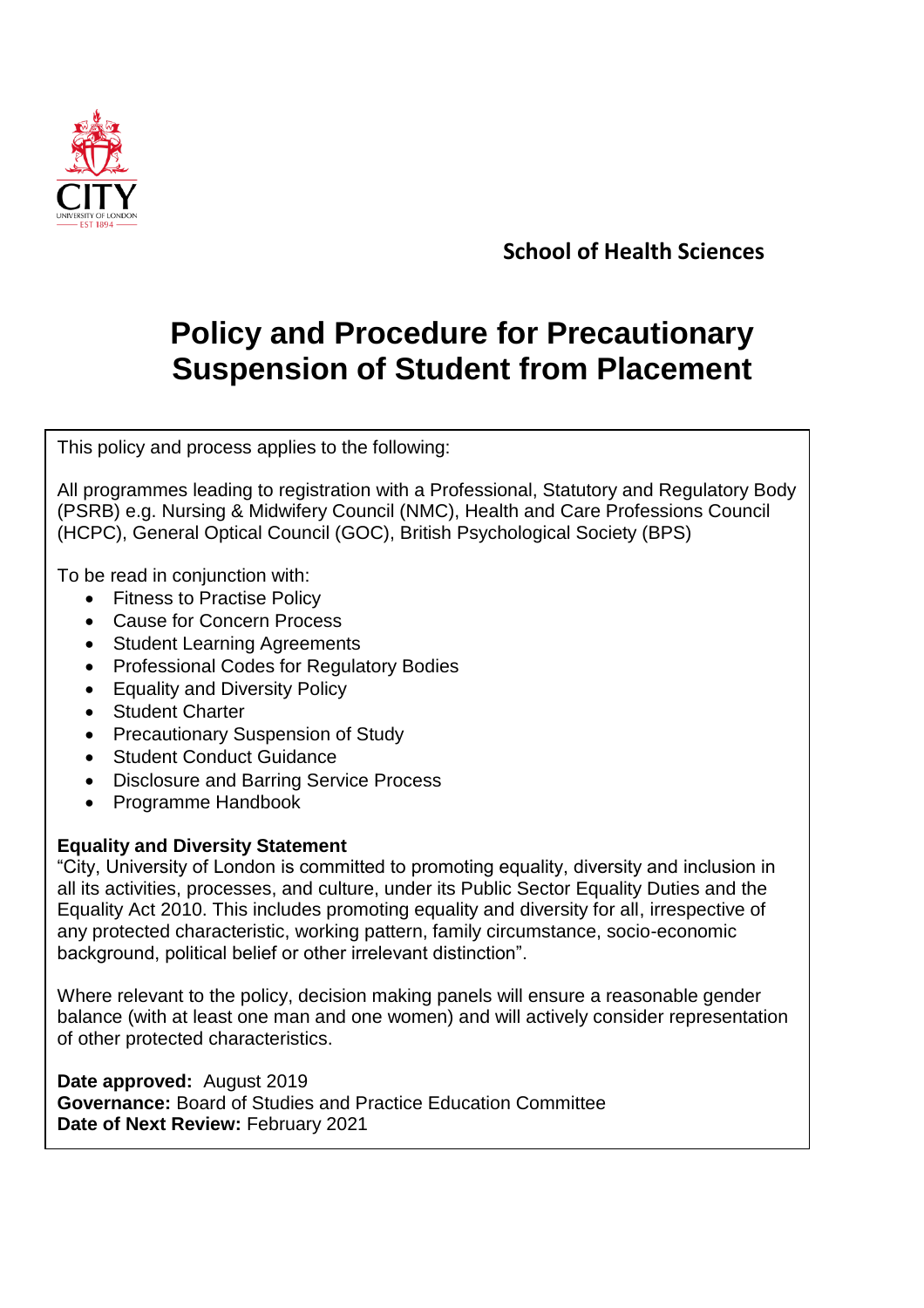#### **Disclaimer**

The information in this Process is correct at the time of review in August 2019. The School reserves the right to make amendments to the process provided that such amendments are (i) as a result of changes to Professional, Statutory and Regulatory Body regulations (ii) as a result of unforeseen events or circumstances beyond the City's control or (iii) are deemed reasonably necessary by City.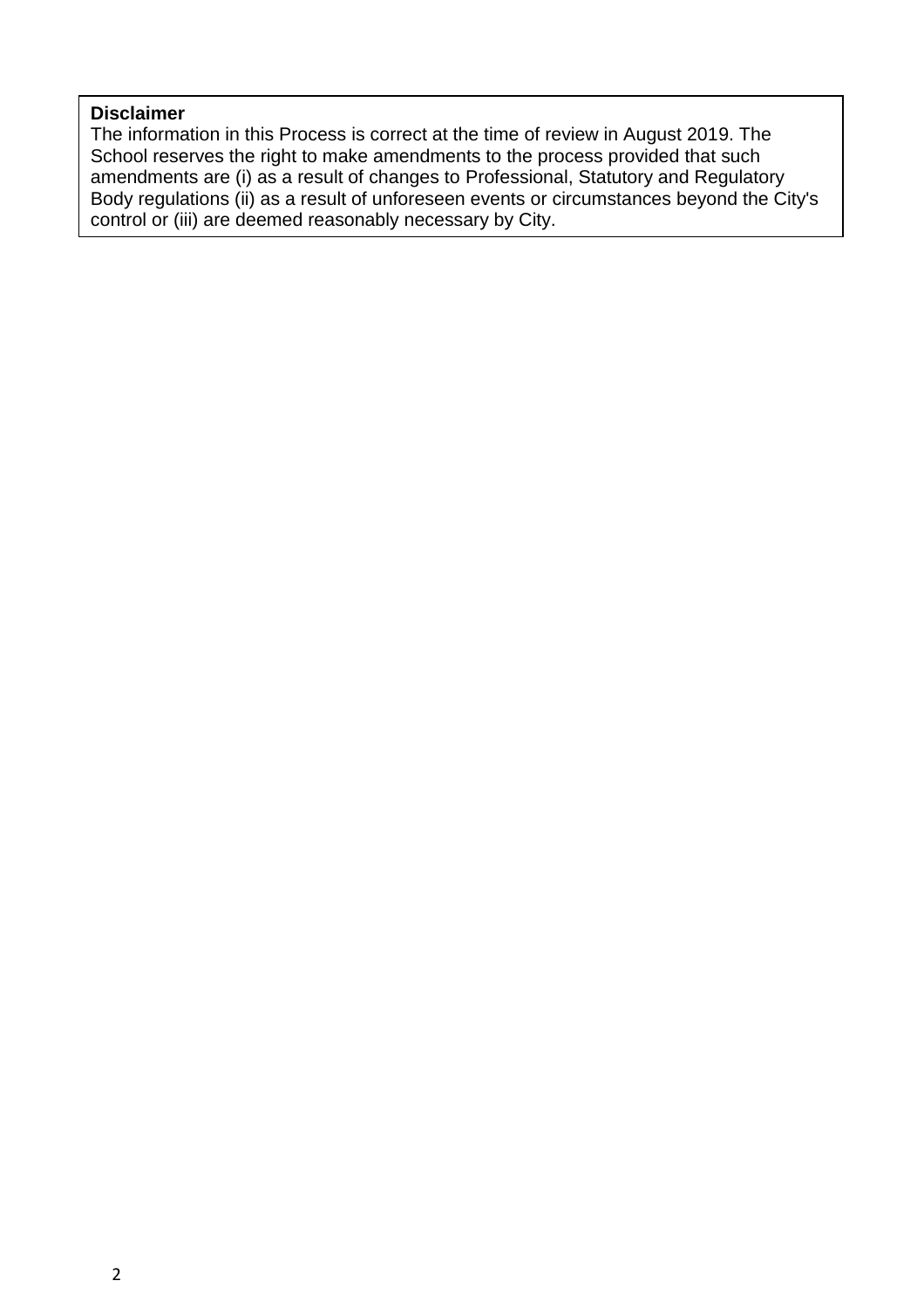## **1. Context**

- 1.1The policy outlines the general principles and purpose to be implemented and should be read in conjunction with the Precautionary Suspension from Practice Procedure which sets out the process by which the policy will be applied, and accompanying guidance and policies which aim to facilitate the use of the Policy and Procedure.
- 1.2 The University has a duty to protect patients, carers, service users or clients from harm that may be caused by students on placement. The University also has a duty of welfare to students and seeks to protect them from harmful situations that are a direct result of their placements.
- 1.3This policy has been developed in the School of Health Sciences to support the student, academic and placement staff when a student's conduct is deemed sufficiently unsafe or unsatisfactory for the student to be removed from the placement pending an investigation.
- 1.4The purpose of the Precautionary Suspension of Student from Placement Policy and Procedure is:
- 1.4.1 To comply with the requirements of the appropriate Professional Statutory and Regulatory Body (PSRB) through clear responsibility and accountability
- 1.4.2 To safeguard the health and wellbeing of patients/clients and general public
- 1.4.3 To protect the student while an investigation is undertaken

#### **2. Programmes**

- 2.1This policy applies specifically to students that are following a programme of study that involves placements in a healthcare environment.
- 2.2If the student is following a programme of study that leads to eligibility to apply for professional qualification and registration with the relevant professional statutory and regulatory body, the appropriate PSRB standards and guidelines should be considered in conjunction with this policy.

## **3. Application of this policy**

- 3.1The School will at all times consider the most appropriate process to be followed when managing concerns about students' conduct or an incident in placement.
- 3.2The policy is not intended to deal with a student's academic performance, extenuating circumstances or complaint.
- 3.3The policy refers to different processes available to deal with conduct or an incident in placement, such as Cause for Concern Process or Fitness to Practise Process, which are initiated to support the student and placement staff when investigating an incident.
- 3.4The School seeks to create an open, transparent and flexible culture to resolve issues as they arise, where equality and diversity are in line with the Equality Act 2010.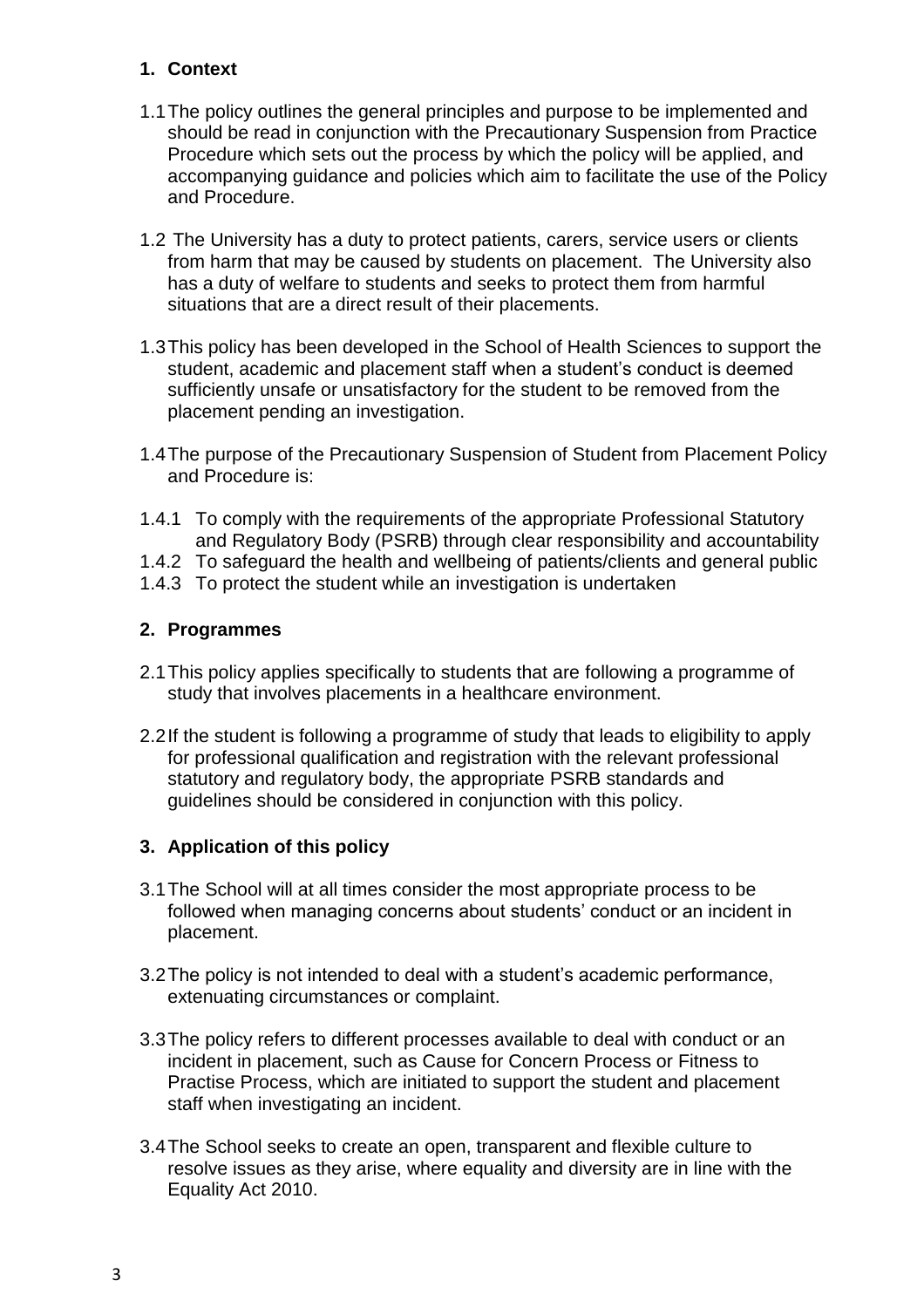- 3.5If a student's behavior gives rise to concerns regarding their fitness to practise, or their practice may be detrimental to the patient, client, service user or placement staff, this policy will be invoked and the student may be removed or suspended, without notice, from the placement environment.
- 3.6It is intended that such precautionary suspension be in the interest of the student and all other people involved, achieved with the minimum disruption to the patients, service users, clients or staff and that the student is reported to the appropriate individuals to assess the case and refer to relevant School or University processes where appropriate.

## **4. Data protection**

- 4.1The policy will be operated in accordance with the University's duties under the Equality Act 2010, the Data Protection Act 1998, the General Data Protection Regulations 2017, and the Freedom of Information Act 2000. Staff operating the Precautionary Suspension from Practice Policy should refer to the Procedure and accompanying Guidance for further information about student confidentiality.
- 4.2The University subscribes to the Office of the Independent Adjudicator for Higher Education (OIA) scheme, and this policy and associated regulation is therefore subject to its review. The University is committed to complying with any formal decision and/or recommendations issues by the OIA arising from a student complaint considered by the OIA, noting that the student complainant is not bound to comply with the University decision.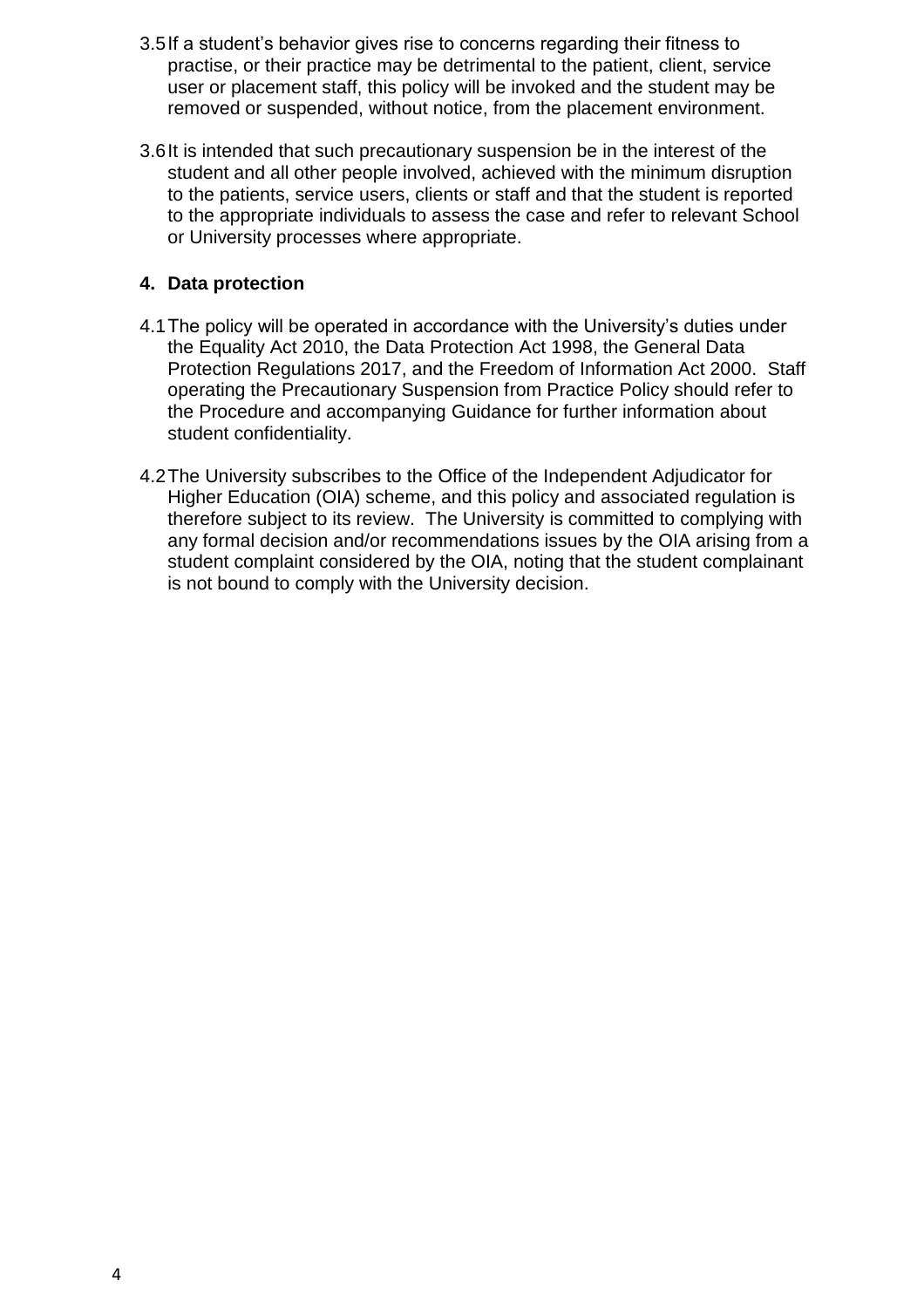## **1. Introduction**

1.1The procedure should be read in conjunction with the Precautionary Suspension from Placement Policy, relevant University Regulations and accompanying Professional Statutory and Regulatory Bodies (PSRB) standards and guidance.

## **2. Precautionary suspension from placement**

- 2.1This procedure has been written to support placement and academic staff who consider a student's conduct to be either sufficiently unsafe or so unsatisfactory as to warrant removal of the student from the placement as a precaution whilst a full investigation is carried out.
- 2.2The suspension from placement is a measure taken to protect the patients, clients, service users or placement staff from unsafe or unprofessional conduct by the student. Suspension from placement also protects the student whilst the incident or behavior is investigated.
- 2.3Precautionary suspension will be undertaken if the student contravenes PSRB requirements and/or University statutes and guidelines for conduct. The following list is not exhaustive and serves to provide examples of such inappropriate behavior/conduct that warrants suspension:
- 2.3.1 the student appears to be incapable of undertaking duties or demonstrate skills when required to do so in a safe and timely manner;
- 2.3.2 the presence of a student constitutes a serious risk to patients, clients, staff, fellow students, her/himself or property (e.g. severe aggression, suffering from an addition or substance misuse);
- 2.3.3 the conduct of the student is subject to criminal charges and alleged offences, which are connected with, or may affect the student's performance, suitability for duties or to continue as a student on the programme;
- 2.3.4 the student demonstrates unprofessional behavior associated with e.g. time keeping, professional responsibility, or an incident or complaint has occurred involving others and an investigation needs to be carried out;
- 2.3.5 the student is unable to demonstrate that they are of good health and capable of safe and effective practice with or without reasonable adjustments.

# **3. Procedure**

- 3.1Where an issue or concern is identified by either an academic or placement staff member, and in their judgement it is safe and appropriate to do so, an attempt should be made to address the issue or concern with the student in order to prevent the issue escalating and requiring suspension from placement.
- 3.2If placement staff remain concerned about the conduct of a student they should raise the issue with the Programme Director.
- 3.3If the allegation or concern is considered serious, either the placement staff or Programme Director should arrange a precautionary suspension from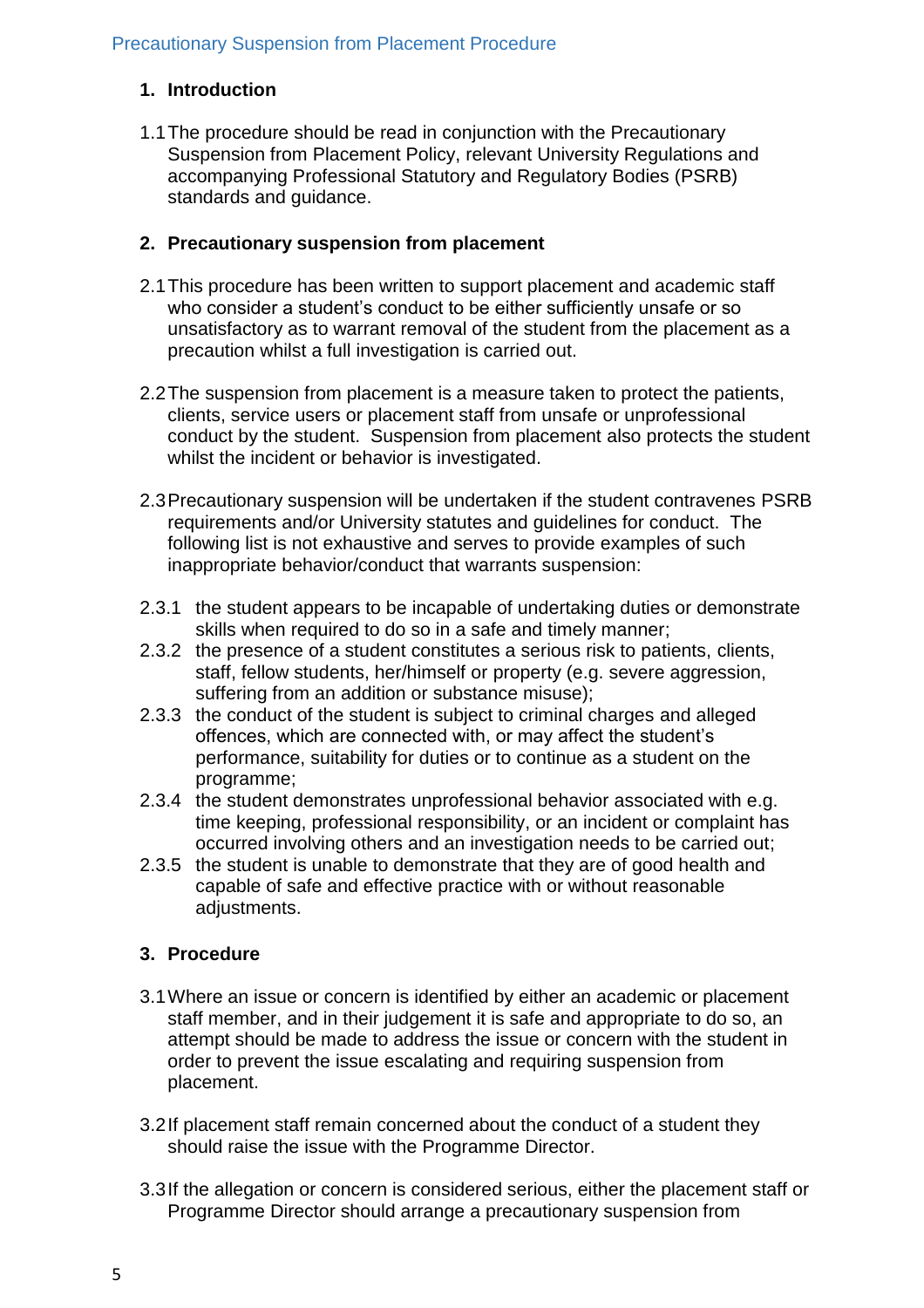placement even at an informal stage to protect the student and/or members of the public.

- 3.4Every effort should be made to communicate the decisions and rationale for suspension from placement to the Programme Director, relevant placement staff and the student as soon as a decision to suspend is taken.
- 3.5The student should be advised to take advice from the Students' [Union](https://www.culsu.co.uk/advice/)  [Advice](https://www.culsu.co.uk/advice/) Service and make written records of the events that preceded their precautionary suspension from placement.

## **4. Referral to Cause for Concern Process**

- 4.1.If the academic or placement staff member deem the student conduct warrants formal intervention, they should raise the issue with the Programme Director using a Cause for Concern form giving clear evidence regarding the nature of the issues. If the issue is raised by a member of the public or a fellow student, a member of staff will normally act as liaison to complete the form.
- 4.2.This should be done immediately after the suspension from placement or at least within 10 working days and the student informed in writing that the concern has been raised and advised to gain support from their Personal Tutor and the Student's Union Advice Service
- 4.3.Once a Cause for Concern referral has been made, the Cause for Concern Process should be followed [https://cityuni.sharepoint.com/:f:/s/wo\\_SHSWorkHub/Eo73hmVN\\_jFBjToAZtv](https://cityuni.sharepoint.com/:f:/s/wo_SHSWorkHub/Eo73hmVN_jFBjToAZtvs2e8BwqVUI9RpdnBHsDnMoO9sug) [s2e8BwqVUI9RpdnBHsDnMoO9sug](https://cityuni.sharepoint.com/:f:/s/wo_SHSWorkHub/Eo73hmVN_jFBjToAZtvs2e8BwqVUI9RpdnBHsDnMoO9sug)

## **5. Referral to Fitness to Practice Procedure**

- 5.1Where it has not been possible to resolve the issue through the Cause for Concern Process and there are ongoing significant concerns that prevent the student from returning to placement following precautionary suspension, the student must be informed in writing that they have been referred to the Fitness to Practise Panel, and provided with the School's Fitness to Practise Policy.
- 5.2There may also be occasions when a student's conduct is deemed sufficiently serious or an individual's safety is compromised to an extent that it is necessary to immediately refer to a Fitness to Practise Panel.
- 5.3The Programme Director will trigger the referral to the Fitness to Practise Panel and will liaise with the Quality and Student Support Team for guidance and support prior to referral to the Fitness to Practise Panel.
- 5.4The Fitness to Practise referral form is completed by the Programme Director or the Dean (or nominee) ensuring that:
- All relevant sections are completed and the form is signed
- Concerns leading to the referral, including action instigated at programme level through relevant processes, are outlined in chronological order to assist clear understanding of the concerns and the case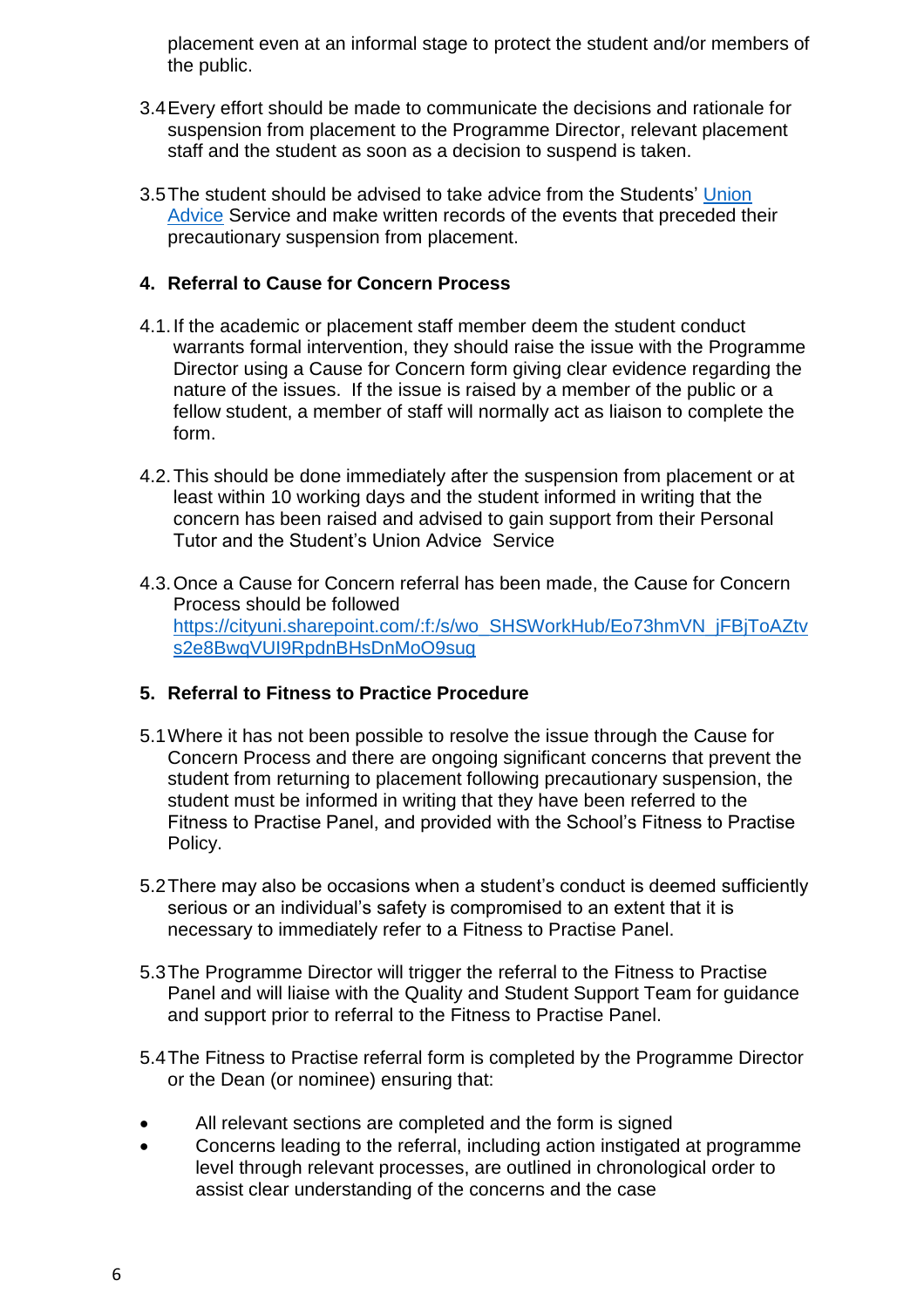- All evidence referred to is submitted with the relevant form in a coherent, sequential and timely manner. Statement and evidence submitted by the student must be provided with the referral form.
- Highlight any implications that the Fitness to Practise Panel should be aware of, e.g. placement requirements, seconded student etc.
- Grounds for referral on the basis of which the referral will be considered by the Panel are listed clearly, are relevant, and are linked to the PSRB requirements
- The referral form must be accompanied with confirmed minutes from the preceding process
- 5.5Once a Fitness to Practise referral form has been completed and submitted, the Fitness to Practise Procedure should be followed [https://cityuni.sharepoint.com/:f:/s/wo\\_SHSWorkHub/EmL8a1p6aAdKrnGcl6A](https://cityuni.sharepoint.com/:f:/s/wo_SHSWorkHub/EmL8a1p6aAdKrnGcl6AEti8BW6fMggOzq58_76LJiP1zXw) [Eti8BW6fMggOzq58\\_76LJiP1zXw](https://cityuni.sharepoint.com/:f:/s/wo_SHSWorkHub/EmL8a1p6aAdKrnGcl6AEti8BW6fMggOzq58_76LJiP1zXw)
- 5.6All involved parties should be informed of outcomes at each stage and all documentary evidence will be made available to all parties throughout the process, including referral to Cause for Concern Process or Fitness to Practise Panel and any appeal (unless material must be excluded for data protection or other compliance reasons).

#### **6. Links to Useful Guidance**

Professional Statutory and Regulatory Bodies Regulations, Standards and Codes

British Psychological Society <https://www.bps.org.uk/>

General Optical Council <https://www.optical.org/>

Standards for optical students <https://www.optical.org/en/Standards/standards-for-optical-students.cfm>

Guidance for student registrants

<https://www.optical.org/en/Education/guidance-students/index.cfm>

Health and Care Professions Council <http://www.hcpc-uk.co.uk/>

Guidance on conduct and ethics for students <http://www.hcpc-uk.org/audiences/studentsandapplicants/conduct/>

Standards of conduct, performance and ethics <http://www.hcpc-uk.org/publications/standards/index.asp?id=38>

Fitness to Practise

<http://www.hcpc-uk.org/registrants/ftp/>

Nursing and Midwifery Council <https://www.nmc.org.uk/>